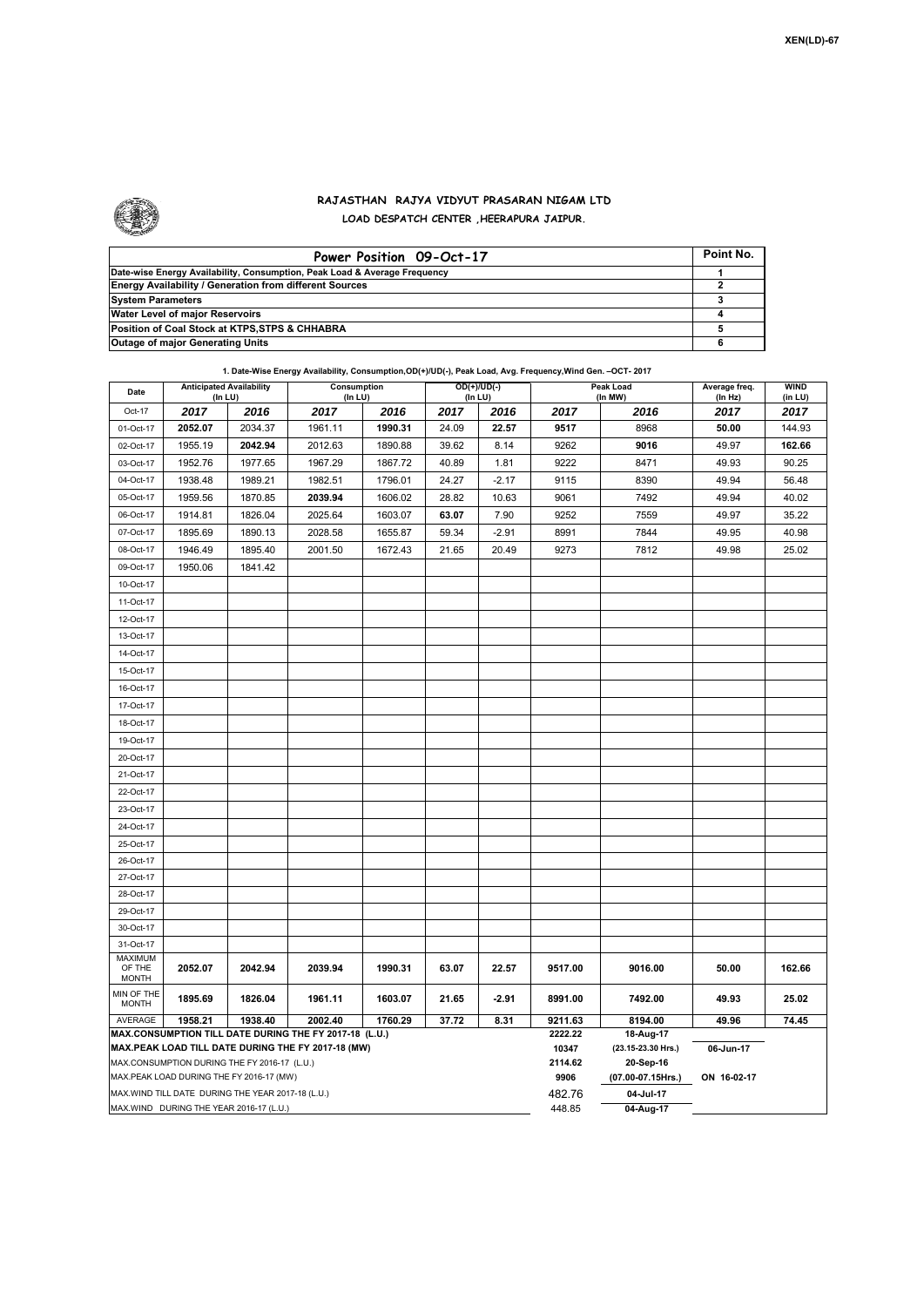## **2.Anticipated Availability/Generation From Different Sources**

**XEN(LD)-68**

|                | (In LU)                                                     |                    |                    |                    |                    |                    |                    |               |                |                 |  |  |
|----------------|-------------------------------------------------------------|--------------------|--------------------|--------------------|--------------------|--------------------|--------------------|---------------|----------------|-----------------|--|--|
| S.No.          | Sources Available to Rajasthan /                            | Prior              | Prior              | Actual             | Prior              | Prior              | Actual             | Prior         | Prior          | <b>Actual</b>   |  |  |
|                | Installed Capacity as on 30.09.2016                         | assessment         | assessment         | Energy             | assessment         | assessment         | Energy             | assessment    | assessment     | Energy          |  |  |
|                | (In MW)                                                     | of Avail. For      | of Avail.          | Received           | of Avail. For      | of Avail.          | Received           | of Avail. For | of Avail.      | <b>Received</b> |  |  |
|                |                                                             | next Day           |                    |                    | next Day           |                    |                    | next Day      |                |                 |  |  |
|                |                                                             |                    |                    |                    |                    |                    |                    |               |                |                 |  |  |
|                |                                                             |                    | 6-Oct-17           |                    |                    | 7-Oct-17           |                    |               | 8-Oct-17       |                 |  |  |
| 1              | KTPS (1240/1240)                                            | 142.00             | 142.00             | 146.63             | 117.00             | 142.00             | 149.24             | 133.00        | 117.00         | 136.09          |  |  |
| $\mathbf{2}$   | STPS (1500/1500)                                            | 218.00             | 164.00             | 166.40             | 218.00             | 218.00             | 214.59             | 218.00        | 218.00         | 209.15          |  |  |
| 3              | DHOLPUR GAS CCPP (330/330)                                  | 0.00               | 0.00               | 18.96              | 0.00               | 0.00               | 28.05              | 0.00          | 0.00           | 30.91           |  |  |
| 4              | RAMGARH (273.5/273.5)                                       | 46.00              | 46.00              | 45.75              | 46.00              | 46.00              | 42.74              | 37.00         | 46.00          | 41.29           |  |  |
| 5              | RAPP-A(200/200)                                             | 41.00              | 40.00              | 41.92              | 41.00              | 41.00              | 41.89              | 41.00         | 41.00          | 41.94           |  |  |
| 6              | MAHI (140/140)                                              | 0.00               | 0.00               | 7.44               | 0.00               | 0.00               | 6.65               | 0.00          | 0.00           | 9.26            |  |  |
| $\overline{7}$ | CHAMBAL (RPS+JS) (135.5/271)                                | 24.50              | 24.50              | 29.45              | 24.50              | 24.50              | 23.81              | 24.50         | 24.50          | 19.59           |  |  |
| 8              | GIRAL LIGNITE (250/250)                                     | 0.00               | 0.00               | 0.00               | 0.00               | 0.00               | 0.00               | 0.00          | 0.00           | 0.00            |  |  |
| 9              | CHHABRA TPS 1000/1000)                                      | 150.00             | 136.00             | 140.39             | 150.00             | 150.00             | 156.53             | 164.00        | 150.00         | 166.91          |  |  |
| 10             | ADANI (TPS) + KALISINDH (TPS)                               | 284.00             | 328.00             | 309.72             | 284.00             | 284.00             | 282.02             | 284.00        | 284.00         | 283.23          |  |  |
|                | (1200+1200/1320+1200)                                       |                    |                    |                    |                    |                    |                    |               |                |                 |  |  |
| 11             | WIND FARM (3980.40/4119.15)                                 | 19.75              | 22.75              | 35.22              | 37.25              | 19.75              | 40.98              | 56.00         | 37.25          | 25.02           |  |  |
| 12             | SOLAR POWER(737.70/1295.70)                                 | 0.00               | 0.00               | 0.60               | 0.00<br>0.00       | 0.00<br>0.00       | 1.93<br>0.00       | 0.00          | 0.00           | 0.00            |  |  |
| 13             | CAPTIVE POWER PLANTS<br>REGIONAL (INTRA STATE) O.A. (VLTPS) | 0.00               | 0.00<br>0.00       | 0.00<br>0.00       | 0.00               | 0.00               |                    | 0.00          | 0.00           | 0.00            |  |  |
| 14<br>15       | <b>OPEN ACCESS</b>                                          | 0.00<br>35.38      | 31.60              | 31.60              | 47.56              | 35.38              | 0.00<br>35.38      | 0.00<br>31.01 | 0.00<br>47.56  | 0.00<br>22.71   |  |  |
| 16             | BIOMASS - (101.95/119.25)                                   | 5.00               | 5.00               | 4.54               | 4.00               | 5.00               | 4.08               | 4.00          | 4.00           | 4.21            |  |  |
| 17             | BARSINGHSAR LTPS(250/250)                                   | 53.00              | 53.00              | 49.84              | 53.00              | 53.00              | 51.26              | 53.00         | 53.00          | 51.59           |  |  |
| 18             | RAJWEST (1080/1080)                                         | 172.00             | 172.00             | 172.71             | 172.00             | 172.00             | 171.81             | 172.00        | 172.00         | 173.37          |  |  |
|                | TOTAL (A) : 1-18                                            | 1190.63            | 1164.85            | 1201.17            | 1194.31            | 1190.63            | 1250.95            | 1217.51       | 1194.31        | 1215.26         |  |  |
| 19             | <b>BBMB COMPLEX</b>                                         |                    |                    |                    |                    |                    |                    |               |                |                 |  |  |
|                | a) BHAKRA(230.79/1516.3)                                    | 31.66              | 31.55              | 31.36              | 31.72              | 31.66              | 31.72              | 31.15         | 31.72          | 31.27           |  |  |
| b)             | DEHAR (198/990)                                             | 17.96              | 17.96              | 18.18              | 17.80              | 17.96              | 17.87              | 17.56         | 17.80          | 17.43           |  |  |
|                | c) PONG (231.66/396)                                        | 40.99              | 39.75              | 40.42              | 40.42              | 40.99              | 39.66              | 36.99         | 40.42          | 39.56           |  |  |
|                | TOTAL : a TO c                                              | 90.61              | 89.26              | 89.96              | 89.94              | 90.61              | 89.25              | 85.71         | 89.94          | 88.26           |  |  |
| 20             | <b>CENTRAL STATIONS</b>                                     |                    |                    |                    |                    |                    |                    |               |                |                 |  |  |
|                | d) SINGRAULI<br>(300/2000)                                  | 90.29              | 91.19              | 91.11              | 90.29              | 90.29              | 90.29              | 90.29         | 90.29          | 90.29           |  |  |
|                | e) RIHAND<br>(310.24/3000)                                  | 118.40             | 125.00             | 124.91             | 105.44             | 118.40             | 118.40             | 117.68        | 105.44         | 109.01          |  |  |
|                | f) UNCHAHAR-I(20/420)                                       | 6.69               | 6.69               | 6.69               | 3.14               | 6.69               | 6.84               | 2.48          | 3.14           | 3.08            |  |  |
|                | g) UNCHAHAR-II& III(61/630)                                 | 44.33              | 44.18              | 44.20              | 40.58              | 44.33              | 44.89              | 33.39         | 40.58          | 40.12           |  |  |
|                | h) INDIRA GANDHI STPS(JHAJHAR) 0.00/1500)                   | 0.00               | 0.00               | 0.00               | 0.00               | 0.00               | 0.00               | 0.00          | 0.00           | 0.00            |  |  |
|                | i) NCTPS DADRI St-II (43.22/980) +                          | 14.12              | 9.45               | 10.54              | 11.32              | 14.12              | 13.30              | 9.44          | 11.32          | 10.26           |  |  |
|                | DADRI-TH                                                    |                    |                    |                    |                    |                    |                    |               |                |                 |  |  |
|                | i) DADRI GAS (77/830)                                       | 4.31               | 5.45               | 7.23               | 15.69              | 4.31               | 4.96               | 4.35          | 15.69          | 9.48            |  |  |
|                | (83.07/419)<br>k) ANTA                                      | 2.09               | 2.92               | 7.30               | 8.84               | 2.09               | 12.92              | 2.81          | 8.84           | 11.10           |  |  |
|                | I) AURAIYA<br>(61.03/663)                                   | 0.00               | 1.14               | 20.00              | 4.14               | 0.00               | 2.54               | 1.84          | 4.14           | 7.27            |  |  |
|                | m) NAPP<br>(44/440)                                         | 9.24               | 9.24               | 9.24               | 9.26               | 9.24               | 9.24               | 9.41          | 9.26           | 9.26            |  |  |
|                | n) RAPP-B<br>(125/440)                                      | 33.33              | 33.41              | 33.41              | 33.24              | 33.33              | 33.33              | 33.33         | 33.24          | 33.24           |  |  |
|                | o) RAPP-C<br>(88/440)                                       | 20.10              | 20.10              | 20.10              | 20.10              | 20.10              | 20.10              | 19.86         | 20.10          | 20.10           |  |  |
|                | p) SALAL<br>(20.36/690)<br>(70.37/720)                      | 2.27               | 2.26<br>4.60       | 2.28<br>4.26       | 2.14<br>4.13       | 2.27<br>4.56       | 2.06<br>3.97       | 1.96<br>3.79  | 2.14           | 2.04            |  |  |
|                | q) URI<br>r) TANAKPUR<br>(10.86/94)                         | 4.56<br>2.35       | 2.48               | 2.40               | 2.24               | 2.35               | 2.28               | 2.24          | 4.13<br>2.24   | 3.97<br>2.22    |  |  |
|                | s) CHAMERA - (105.84/540)                                   | 7.14               | 7.84               | 7.84               | 7.49               | 7.14               | 7.49               | 7.49          | 7.49           | 7.49            |  |  |
|                | t) CHAMERA-II (29.01/300)                                   | 3.48               | 3.63               | 3.39               | 3.36               | 3.48               | 3.29               | 3.29          | 3.36           | 3.36            |  |  |
|                | u) CHAMERA-III (25.21/231)                                  | 2.58               | 2.66               | 2.84               | 2.58               | 2.58               | 2.58               | 2.58          | 2.58           | 2.58            |  |  |
|                | v) DHAULIGANGA (27/280)                                     | 3.72               | 3.88               | 3.53               | 3.72               | 3.72               | 3.72               | 3.72          | 3.72           | 3.53            |  |  |
|                | w) DULHASTI (42.42/390)                                     | 10.09              | 10.09              | 10.09              | 10.09              | 10.09              | 10.09              | 10.09         | 10.09          | 10.09           |  |  |
|                | x) SEWA (13/120)                                            | 0.39               | 0.39               | 0.39               | 0.39               | 0.39               | 0.39               | 0.39          | 0.39           | 0.39            |  |  |
|                | y) NJPC                                                     | 16.35              | 15.61              | 16.57              | 16.45              | 16.35              | 16.44              | 15.85         | 16.45          | 15.78           |  |  |
|                | (112.00/1500)+RAMPUR(31.808/412.02)                         |                    |                    |                    |                    |                    |                    |               |                |                 |  |  |
|                |                                                             |                    |                    |                    |                    |                    |                    |               |                |                 |  |  |
|                | z) TEHRI (75/1000)                                          | 5.18               | 5.18               | 5.18               | 5.29               | 5.18               | 5.18               | 5.11          | 5.29           | 5.18            |  |  |
| aa)            | KOTESHWR (33.44/400) + PARBATI3                             | 5.90               | 5.90               | 9.45               | 6.97               | 5.90               | 10.40              | 6.44          | 6.97           | 10.47           |  |  |
|                | (56.73/520)                                                 |                    |                    |                    |                    |                    |                    |               |                |                 |  |  |
| ab)            | <b>TALA</b>                                                 | 2.44               | 2.67               | 2.67               | 2.22               | 2.44               | 2.44               | 2.29          | 2.22           | 2.22            |  |  |
|                | ac) MUNDRA UMPP (380/4000)                                  | 70.08              | 70.08              | 70.08              | 70.08              | 70.08              | 70.08              | 70.08         | 70.08          | 70.08           |  |  |
|                | ad) SASAN (372/3960)<br>ae) FRKKA+KHLGN+TLCHR (70.18/3940)  | 71.39<br>26.94     | 72.96              | 72.96              | 58.08              | 71.39<br>26.94     | 72.08<br>26.94     | 58.08         | 58.08<br>31.62 | 58.08<br>31.53  |  |  |
|                | af) URS POWER(DADRI TH-I)                                   | 0.00               | 22.99<br>0.00      | 22.99<br>0.00      | 31.62<br>0.00      | 0.00               | 0.00               | 26.10<br>0.00 | 0.00           | 0.00            |  |  |
|                | TOTAL SCHEDULE(a TO af)                                     | 668.34             | 671.25             | 701.61             | 658.82             | 668.34             | 685.48             | 630.06        | 658.82         | 660.47          |  |  |
|                | LOSSES                                                      | $-22.79$           | $-22.75$           | $-27.69$           | $-22.18$           | $-22.79$           | $-27.00$           | $-20.89$      | $-22.18$       | $-25.85$        |  |  |
|                | <b>NET SCHEDULED</b>                                        | 645.55             | 648.51             | 673.92             | 636.64             | 645.55             | 658.48             | 609.17        | 636.64         | 634.62          |  |  |
| 21             | BILATERAL (REG.) EXCL. BANKING                              | 8.55               | 8.55               | 8.68               | 8.55               | 8.55               | 8.84               | 8.56          | 8.55           | 8.07            |  |  |
| 22             | <b>BANKING</b>                                              | 0.00               | 0.00               | 0.00               | 0.00               | 0.00               | 0.00               | 0.00          | 0.00           | 0.00            |  |  |
| 23             | BILATERAL(INTER-REG.).                                      | 85.94              | 110.13             | 100.50             | 114.59             | 81.13              | 85.94              | 114.74        | 84.94          | 104.65          |  |  |
|                | EXCLUDING (ISOA & BANKING)                                  |                    |                    |                    |                    |                    |                    |               |                |                 |  |  |
| 24             | <b>INTER STATE OPEN ACCESS</b>                              | $-35.38$           | $-31.60$           | $-31.60$           | $-47.56$           | $-35.38$           | $-35.38$           | $-31.01$      | $-47.56$       | $-22.71$        |  |  |
|                | (BILATERAL+IEX)                                             |                    |                    |                    |                    |                    |                    |               |                |                 |  |  |
| 25             | INDIAN ENERGY EXCHANGE                                      | 0.40               | 9.91               | 9.91               | 39.95              | 0.40               | 0.40               | 31.08         | 39.95          | 39.95           |  |  |
|                | TOTAL(B): (19 TO 25)                                        | 705.07             | 749.96             | 761.40             | 752.18             | 705.07             | 718.29             | 732.54        | 752.18         | 764.59          |  |  |
|                | TOTAL GENERATION (A +B) : 1 TO                              |                    |                    | 1962.58            |                    |                    | 1969.24            |               |                | 1979.85         |  |  |
|                | 25                                                          |                    |                    |                    |                    |                    |                    |               |                |                 |  |  |
|                | OVER DRAWAL (+)/UNDER DRAWAL                                |                    |                    | 63.07              |                    |                    | 59.34              |               |                | 21.65           |  |  |
|                | <b>GRAND TOTAL</b>                                          |                    |                    |                    |                    |                    |                    | 1950.06       | 1946.49        | 2001.51         |  |  |
|                | <b>LAST YEAR</b>                                            | 1895.69<br>1890.13 | 1914.81<br>1826.04 | 2025.64<br>1603.07 | 1946.49<br>1895.40 | 1895.69<br>1890.13 | 2028.58<br>1655.87 | 1841.42       | 1895.40        | 1672.43         |  |  |
|                |                                                             |                    |                    |                    |                    |                    |                    |               |                |                 |  |  |